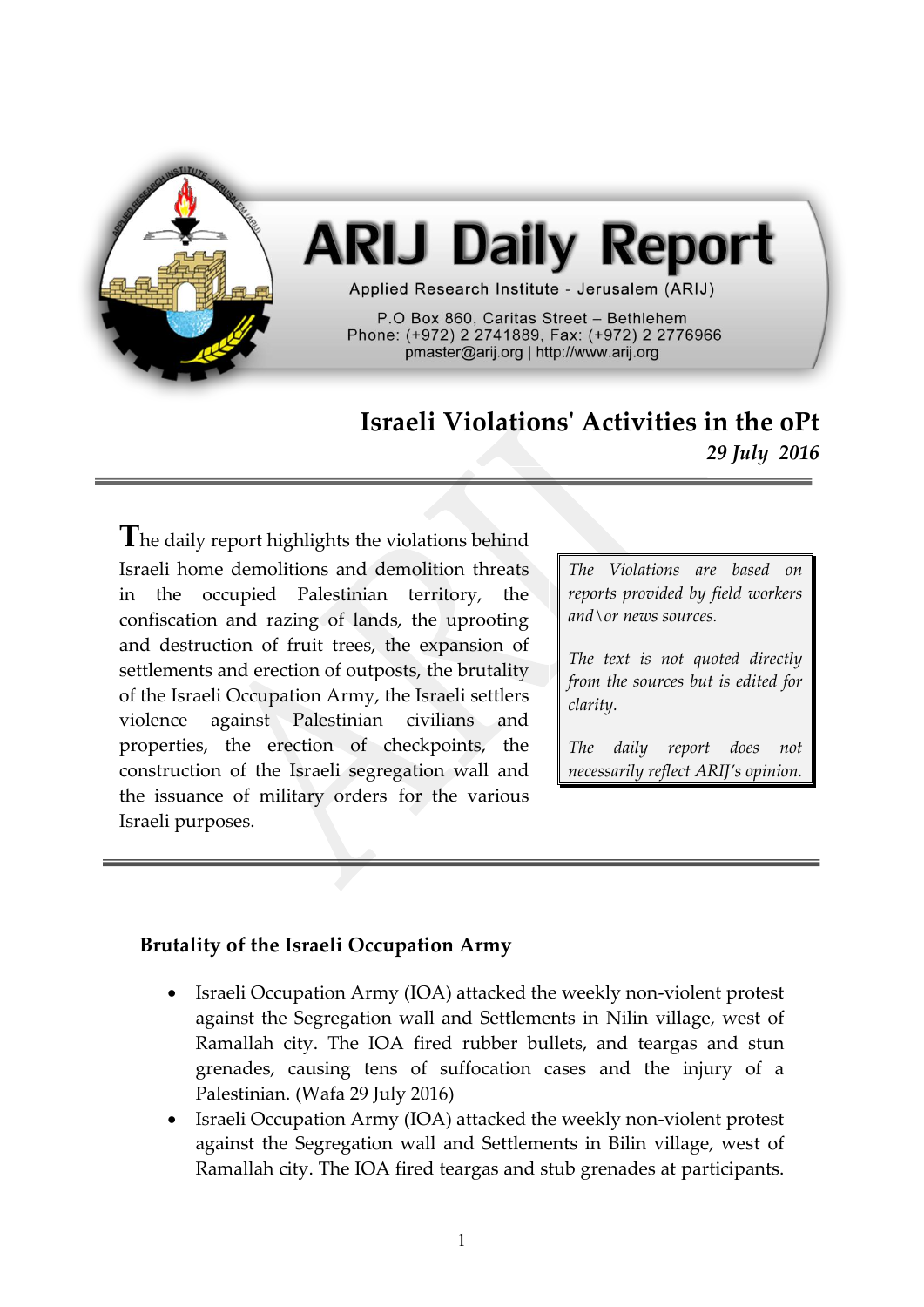During the operation the IOA arrested Hamza Ghazi Al Khateb (17 years) and an international activist. (Wafa 29 July 2016)

- Clashes erupted between Palestinians and the Israeli Occupation Army (IOA) near the border fence, east of Ash Shuja'aiya neighborhood, east of Gaza city. The IOA fired live bullets and teargas grenades, causing tens of suffocation cases and the injury of three Palestinians. (Wafa 29 July 2016)
- Clashes erupted between Palestinians and the Israeli Occupation Army (IOA) near the border fence, east of Al Burij refugee camp in the Gaza strip. The IOA fired live bullets, causing the injury of a Palestinian. (Wafa 29 July 2016)
- Israeli Occupation Army (IOA) opened fire at Palestinians while they were near the border fence, east of Al Magahzi refugee camp in the Gaza strip, causing the injury of two Palestinians. (RB2000 29 July 2016)
- Israeli Occupation Army (IOA) invaded and toured in several areas in Kafr Ein village in Ramallah governorate. The IOA stopped and questioned Palestinians and checked their ID cards. (Al-Quds 29 July 2016)
- Israeli Occupation Army (IOA) attacked Palestinians in Qalandiya village, north of Jerusalem city. The IOA fired teargas and stun grenades, causing tens of suffocation cases. (Al-Quds 29 July 2016)
- Clashes erupted between Palestinians and the Israeli Occupation Army (IOA) near Huwara military checkpoint, south of Nablus city. The IOA fired teargas grenades, causing tens of suffocation cases. (Al-Quds 29 July 2016)
- Israeli Occupation Army (IOA) attacked the weekly non-violent protest against the Segregation wall and Settlements on Kafr Qaddum village, east of Qalqiliyah city. The IOA fired teargas and stun grenades, causing dozens of suffocation cases. (Al-Quds 29 July 2016)

# **Israeli Arrests**

- Israeli Occupation Army (IOA) arrested Hussam Al Hour after stopping him at the southern entrance of Bethlehem city. (Wattan 29 July 2016)
- Israeli Occupation Army (IOA) arrested Imad Mahmoud 'Abadi (48 years) after storming and searching his house in Yabad town, west of Jenin city. (Wafa 29 July 2016)
- Israeli Occupation Army (IOA) arrested a Palestinian after raiding his house in Jerusalem city. (Wafa 29 July 2016)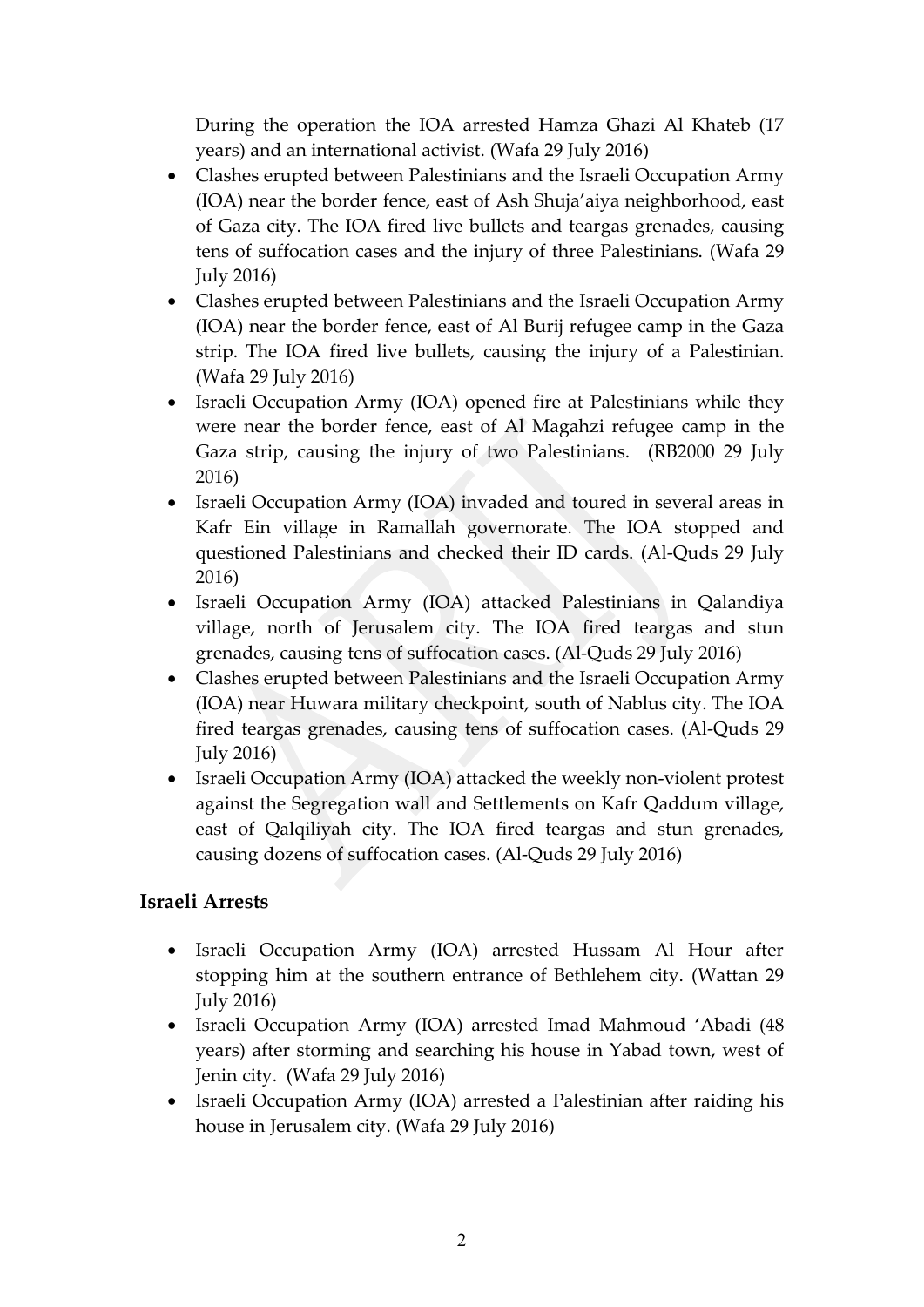- Israeli Occupation Army (IOA) arrested two Palestinians from Hebron city, after stopping them at Al Container military checkpoint, northeast of Bethlehem city. (Wafa 29 July 2016)
- Israeli Occupation Army (IOA) arrested Ibrahim Abu Ar Rish (30 years) after storming his house in Ein Beit Al Maya refugee camp, west of Nablus city. (Al-Quds 29 July 2016)
- Israeli Occupation Army (IOA) arrested Mahmoud Yousif Al Wadi (43 years) from Nablus city, after stopping him at Za'tara military checkpoint, south of Nablus city. (Al-Quds 29 July 2016)
- Israeli Occupation Army (IOA) arrested Mohammad Samir Sadeq Abu Mariya (16 years) from Beit Ummer town, north of Hebron city. (Maannews 29 July 2016)

# **Israeli Settler Violence**

- Mohammad 'Alayan from Beit Safafa town, south of Jerusalem city, was injured after an Israeli settler hit him by his vehicle. (Al-Quds 29 July 2016)
- Israeli settlers escorted by the Israeli Occupation Army (IOA) invaded At Tawaheen area near Al Badhan village, north of Nablus city, and performed Talmudic rituals. (Maannews 29 July 2016)

#### **Home Demolition & Demolition threats**

 Israeli Municipality of Jerusalem forced Waleed Ash Shwiki to demolish his house in Ath Thawri neighborhood in Silwan town in Jerusalem city. (SilwanIC & Al-Quds 29 July 2016)

# **Erection of Israeli checkpoints**

- Israeli Occupation Army (IOA) erected a military checkpoint at the entrance of Al Ubidiya town, east of Bethlehem city. The IOA stopped and searched Palestinian vehicles and checked ID cards. (Wattan 29 July 2016)
- Israeli Occupation Army (IOA) erected a military checkpoint at the entrance of Dura town, southwest of Hebron city. The IOA stopped and searched Palestinian vehicles and checked ID cards. (Wattan 29 July 2016)
- Israeli Occupation Army (IOA) erected a military checkpoint at the entrance of Shuqba village, west of Ramallah city. The IOA stopped and searched Palestinian vehicles and checked ID cards. (Wattan 29 July 2016)